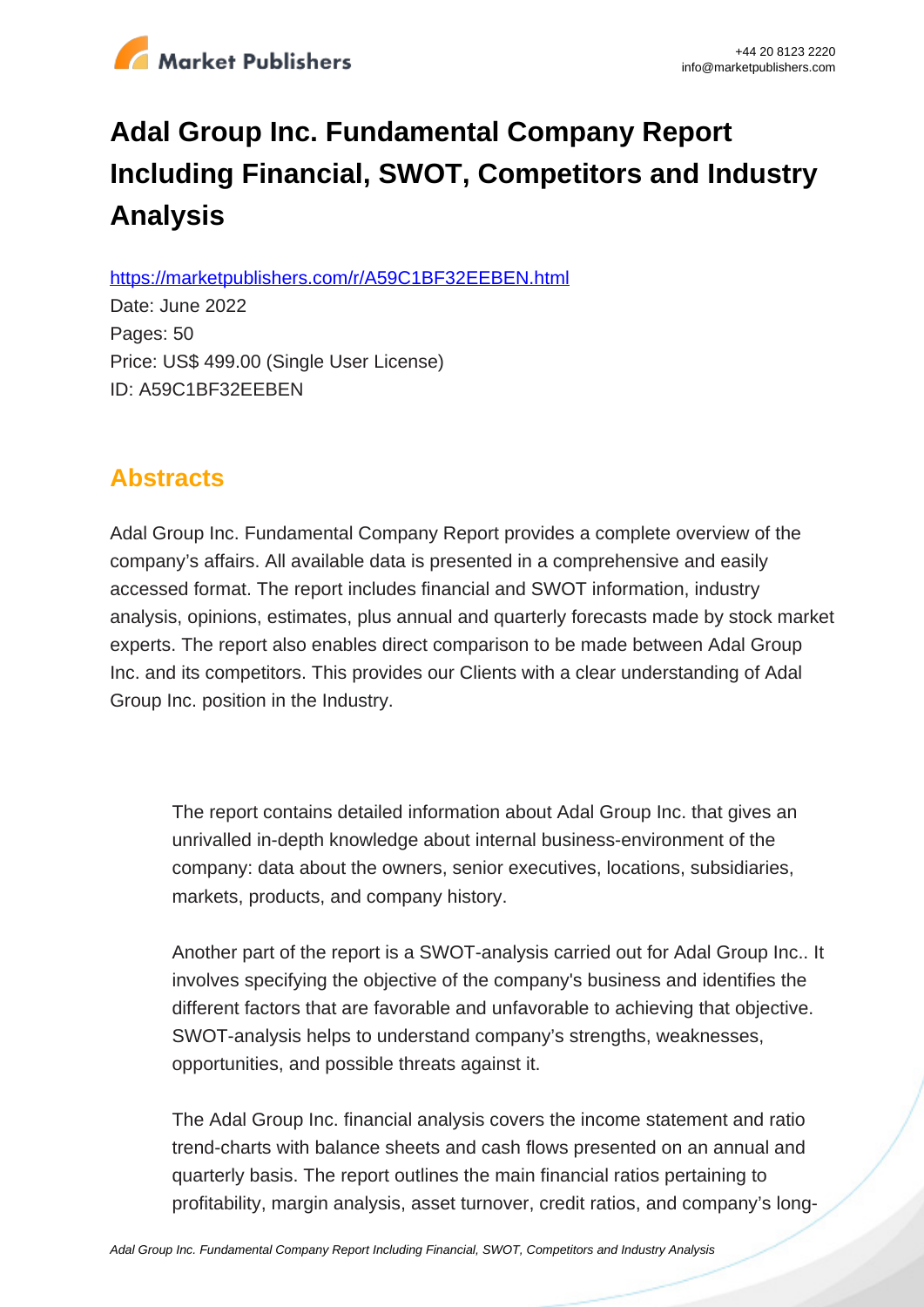

term solvency. This sort of company's information will assist and strengthen your company's decision-making processes.

In the part that describes Adal Group Inc. competitors and the industry in whole, the information about company's financial ratios is compared to those of its competitors and to the industry. The unique analysis of the market and company's competitors along with detailed information about the internal and external factors affecting the relevant industry will help to manage your business environment. Your company's business and sales activities will be boosted by gaining an insight into your competitors' businesses.

Also the report provides relevant news, an analysis of PR-activity, and stock price movements. The latter are correlated with pertinent news and press releases, and annual and quarterly forecasts are given by a variety of experts and market research firms. Such information creates your awareness about principal trends of Adal Group Inc. business.

### **About Adal Group Inc.**

Adal Group, Inc., through its operating subsidiaries, produces aluminum extrusions and manufactured parts. The Company's three principal operating subsidiaries include Adal Seco (Seco or Adal Seco), Adal Engineering, and Adal Guilform (Engineering or Adal Engineering).

Seco provides aluminum extrusion design and production services, providing supplychain management, including component design, fabrication, warehousing and delivery. These products are sold through the Adal Seco brands, Adal Extra and Adal Climatix. Engineering provides precision engineering, tool making and volume production of machined (primarily aluminum) components principally for the automotive industry. Guilform Holdings, Ltd. was acquired in February, 2005 and is a fabricator of panels for the construction industry.

Products and Services

Manufacturing Division - Adal Seco, Adal Engineering and Adal Extra

Adal Seco - Aluminum Extrusion Design and Production Services

[Adal Group Inc. Fundamental Company Report Including Financial, SWOT, Competitors and Industry Analysis](https://marketpublishers.com/report/industry/metallurgy/adal_group_inc_swot_analysis_bac.html)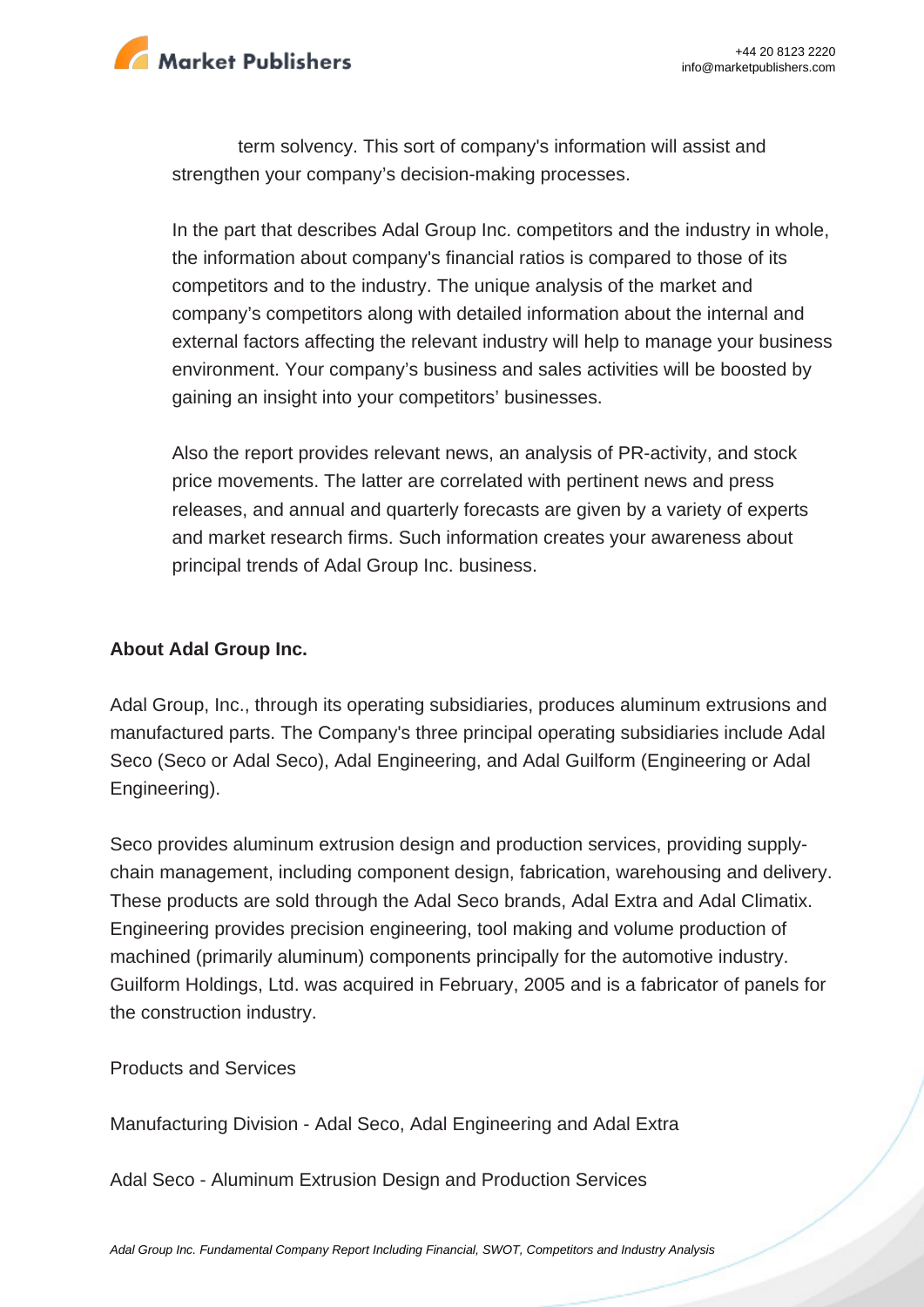

Adal Seco provides aluminum extrusions, such as hollow and solid tubing. Adal Seco can provide its customers with 'supply-chain management', handling all stages of their product's production in-house, including design, fabrication, finishing, assembly, warehousing and delivery. Adal Seco has a customer base of approximately 1,000 customers in the architectural, construction, automotive, medical, defense, transportation, and HVAC industries.

Adal Engineering - Precision Engineering and Volume Production of Machined Aluminum Components

Adal Engineering manufactures motor vehicle tube connector parts for sale to two original equipment manufacturers (OEMs), Calsonic Kansei and Denso Manufacturing U.K., Ltd. Adal Engineering's products can be found in motor vehicle brands, such as Land Rover, Renault, Ford, Audi, Volkswagen, and Toyota. Adal Engineering provides its components directly to the OEMs' production lines. Under its supply agreement with Calsonic Kansei, Adal Engineering provides Calsonic's requirements for the parts Adal Engineering manufactures. Denso buys automotive parts from Adal Engineering by purchase order under a general purchase agreement.

Adal Engineering's building products consist primarily of aluminum window bars, hardware, and handles. The Company's machine products include precision engineered components that are attached to electric motors and hydraulic and pneumatic motors of automobiles.

Adal Engineering also manufactures gun cleaning kits for the United Kingdom's Ministry of Defense, which are used by the country's frontline soldiers for their standard issue SA-80 rifles. Adal Engineering manufactures kits and produces replacement parts for kits.

Adal Extra - Value-Added Finishing Services

Adal Extra focuses on modifying extrusions by drilling, punching, cutting, machining and welding. Adal Extra can also provide the finish coating to extrusion by having polyester powder or anodized finish. Adal Extra provides product manufacturing, assembly, warehousing, and delivery of parts.

Adal Extra's projects include the production of Privacy Screens for shared prison cells. The government engaged Adal Extra to produce dividers for each prison cell. Adal Extra uses aluminum extrusions produced by Adal Seco and adds value by designing,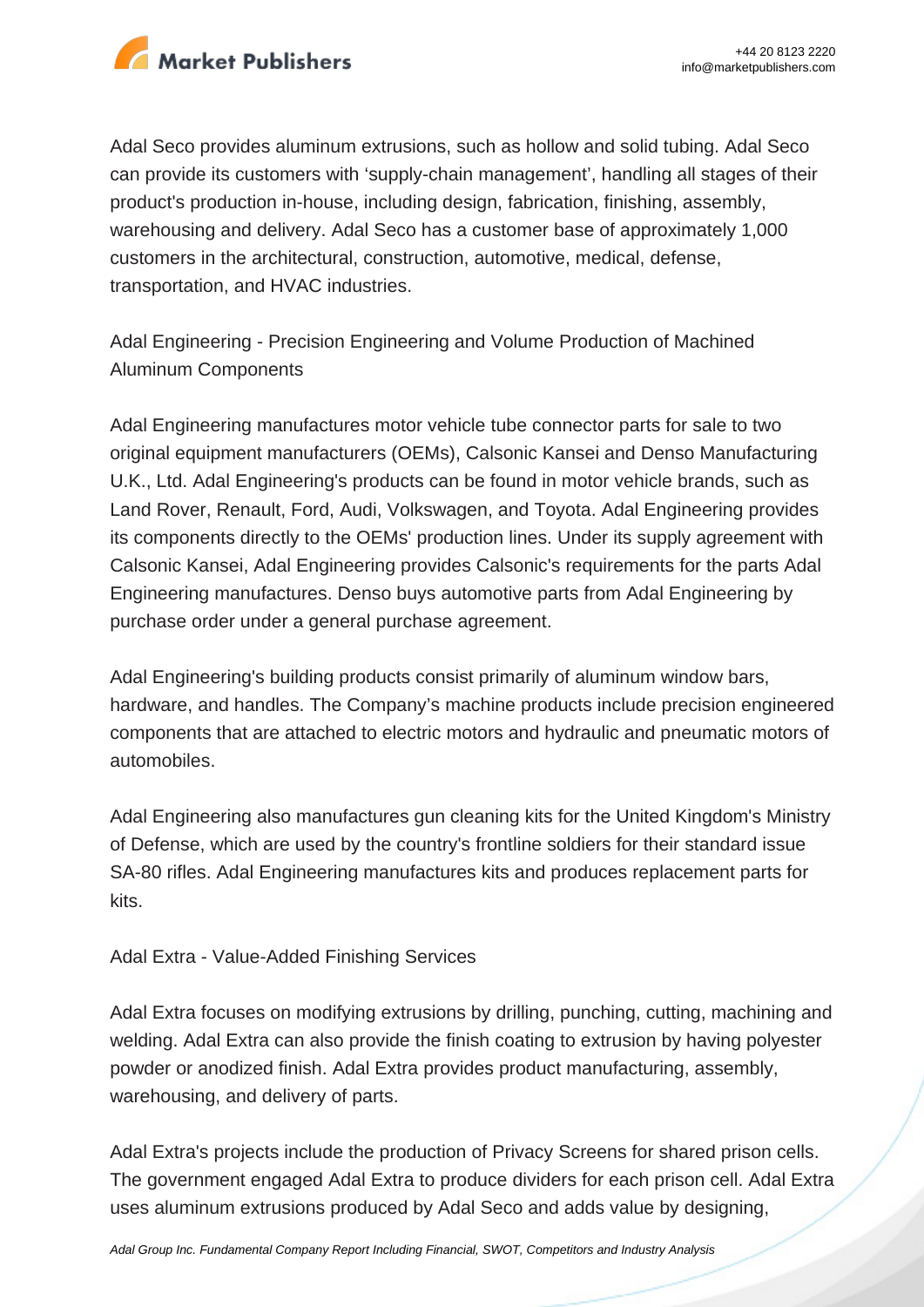

forming, and painting each extrusion to produce the finished product. Other Adal Extra customers are in the lighting, display and shelving products industries, as well as manufacture and assembly of running boards for 4x4 vehicles. Adal Seco produces the aluminum extrusions maintained in inventory by Adal Extra.

Architectural Division - Adal Guilform, Adal Structures and Adal Climatix

### Adal Guilform

In February 2005, the Company purchased Guilform Holdings Limited and its whollyowned subsidiary, Adal Guilform, a U.K.-based fabricator of aluminum building facades.

Adal Guilform produces specialist metal cladding panels, and provides a range of sheet metal fabrication services. Adal Guilform has an informal agreement with Schucco, a curtain wall supplier (glass facades), to manufacture components for Schucco systems.

Adal Climatix - Architecturally Designed HVAC Systems

Adal Climatix engages

The above Company Fundamental Report is a half-ready report and contents are subject to change.

It means that we have all necessary data in our database to prepare the report but need **2-3 days** to complete it. During this time we are also updating the report with respect to the current moment. So, you can get all the most recent data available for the same price. Please note that preparation of additional types of analyses requires extra time.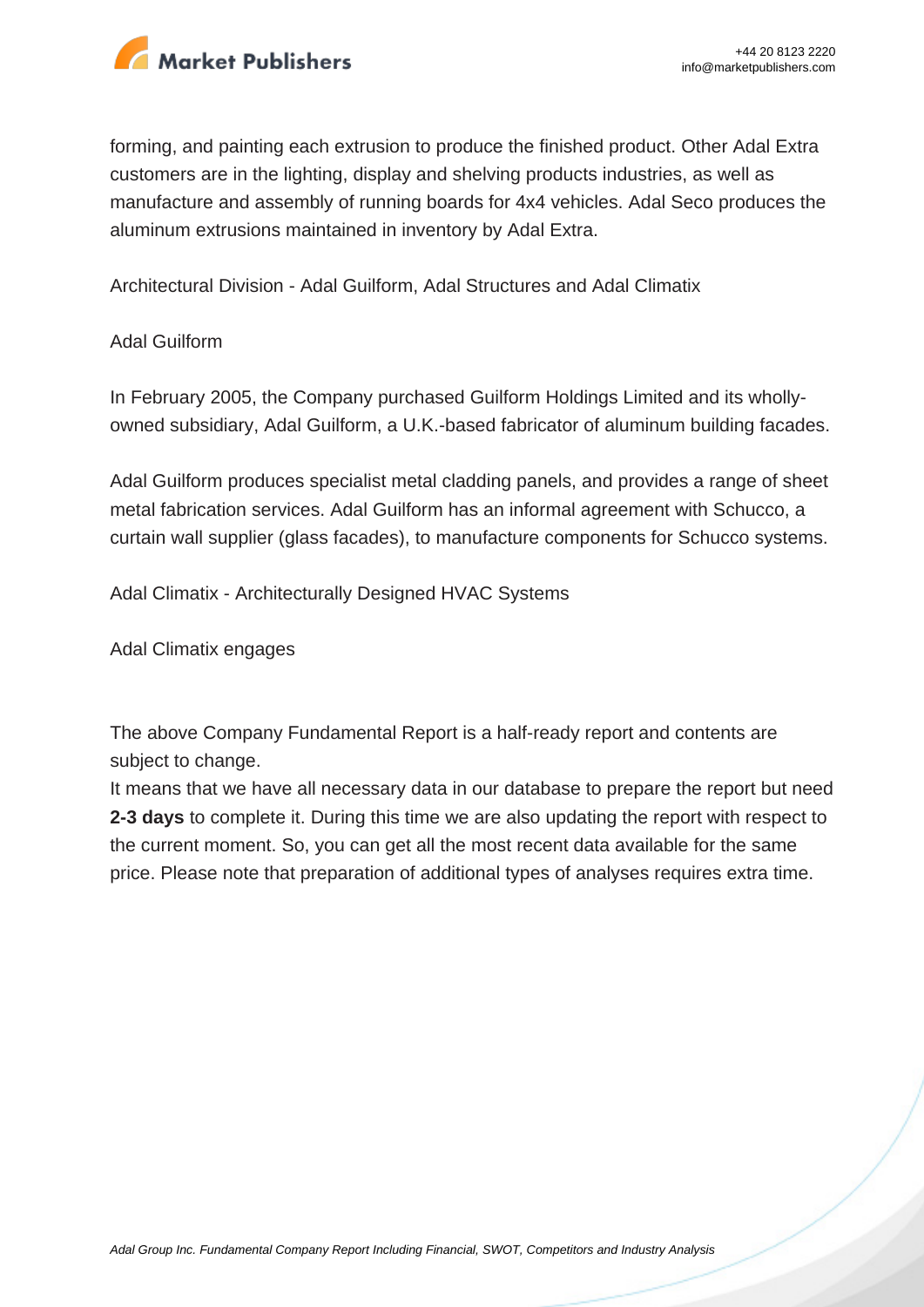

# **Contents**

### RESEARCH METHODOLOGY

DISCLAIMER

# **1. ADAL GROUP INC. COMPANY PROFILE**

- 1.1. Key facts
- 1.2. Financial Performance
- 1.3. Key Executives
- 1.4. Ownership and Major Holders
- 1.5. Company History

### **2. ADAL GROUP INC. BUSINESS OVERVIEW**

- 2.1. Business Description
- 2.2. Major Products and Services
- 2.3. Markets and Sales Activities
- 2.4. Locations, Subsidiaries, Operating Units

### **3. ADAL GROUP INC. SWOT ANALYSIS**

- 3.1. Overview
- 3.2. Strengths
- 3.3. Weaknesses
- 3.4. Opportunities
- 3.5. Threats

### **4. ADAL GROUP INC. FINANCIAL ANALYSIS**

- 4.1. Financial Statements
- 4.1.1. Income Statement
- 4.1.2. Balance Sheet
- 4.1.3. Cash Flow
- 4.2. Financial Ratios
- 4.2.1. Profitability
- 4.2.2. Margin Analysis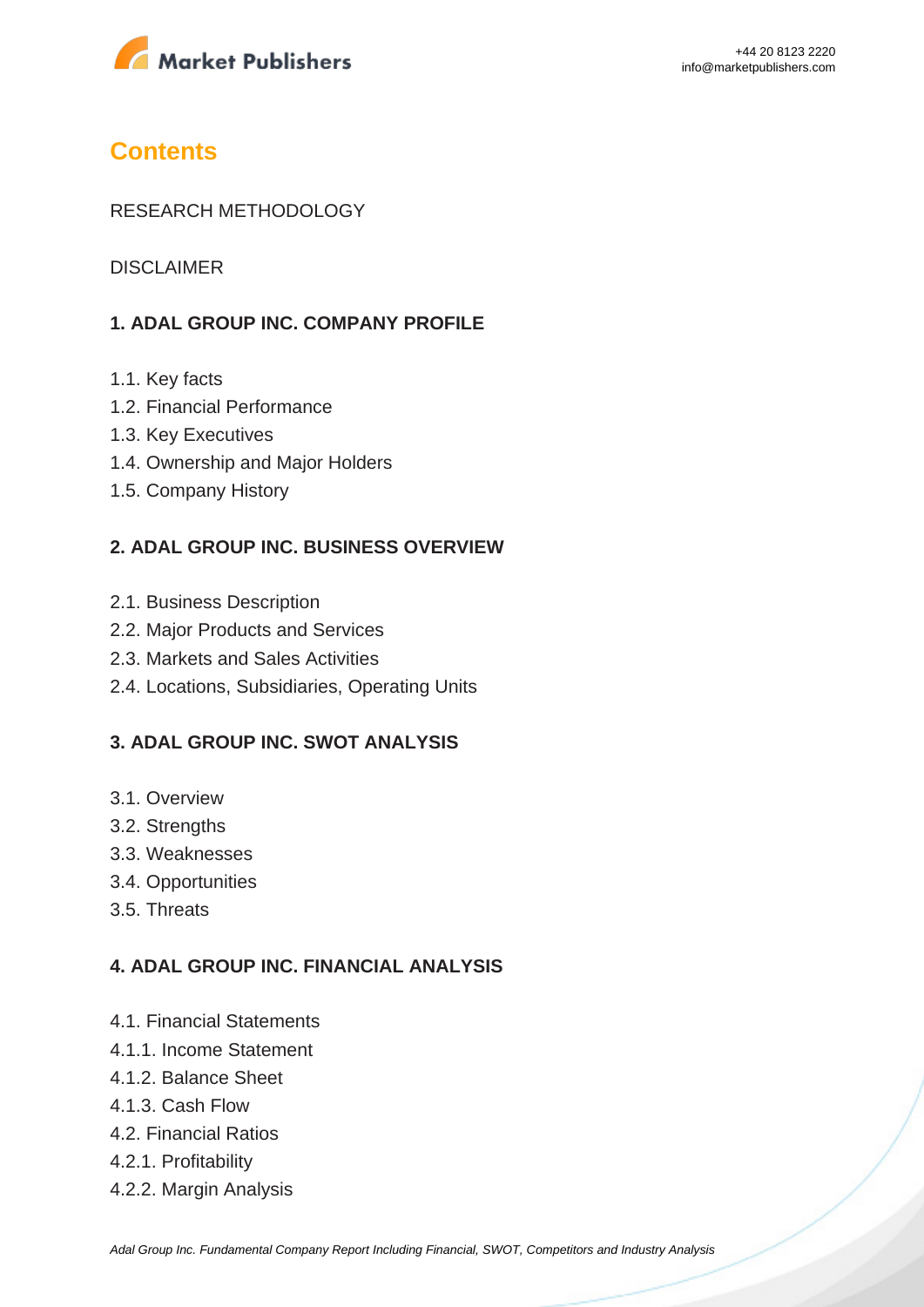

- 4.2.3. Asset Turnover
- 4.2.4. Credit Ratios
- 4.2.5. Long-Term Solvency
- 4.2.6. Growth Over Prior Year
- 4.2.7. Financial Ratios Charts
- 4.3. Stock Market Snapshot

# **5. ADAL GROUP INC. COMPETITORS AND INDUSTRY ANALYSIS**

- 5.1. Adal Group Inc. Direct Competitors
- 5.2. Comparison of Adal Group Inc. and Direct Competitors Financial Ratios
- 5.3. Comparison of Adal Group Inc. and Direct Competitors Stock Charts
- 5.4. Adal Group Inc. Industry Analysis
- 5.4.1. Industry Snapshot
- 5.4.2. Adal Group Inc. Industry Position Analysis

# **6. ADAL GROUP INC. NEWS & EVENTS**

- 6.1. News & PR Activity Analysis
- 6.2. IR Corporate News
- 6.3. Marketing News
- 6.4. Corporate Events

# **7. ADAL GROUP INC. EXPERTS REVIEW**<sup>1</sup>

- 7.1. Experts Consensus
- 7.2. Experts Revisions

# **8. ADAL GROUP INC. ENHANCED SWOT ANALYSIS**<sup>2</sup>

# **9. UNITED STATES PESTEL ANALYSIS<sup>2</sup>**

- 9.1. Political Factors
- 9.2. Economic Factors
- 9.3. Social Factors
- 9.4. Technological Factors
- 9.5. Environmental Factors
- 9.6. Legal Factors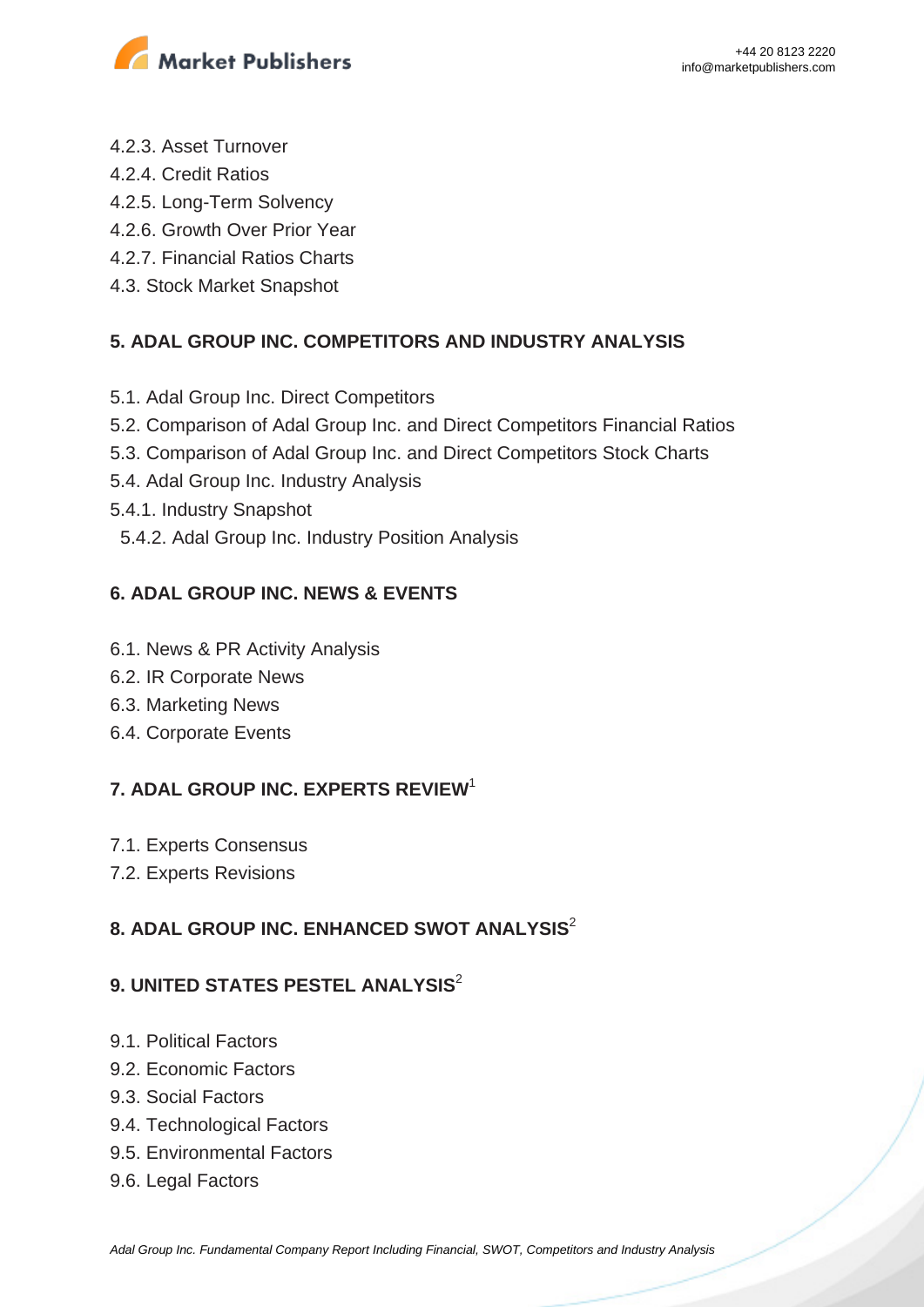

# **10. ADAL GROUP INC. IFE, EFE, IE MATRICES<sup>2</sup>**

- 10.1. Internal Factor Evaluation Matrix
- 10.2. External Factor Evaluation Matrix
- 10.3. Internal External Matrix

# **11. ADAL GROUP INC. PORTER FIVE FORCES ANALYSIS**<sup>2</sup>

# **12. ADAL GROUP INC. VRIO ANALYSIS**<sup>2</sup>

#### **APPENDIX: RATIO DEFINITIONS**

#### **LIST OF FIGURES**

Adal Group Inc. Annual Revenues in Comparison with Cost of Goods Sold and Gross Profit

Profit Margin Chart Operating Margin Chart Return on Equity (ROE) Chart Return on Assets (ROA) Chart Debt to Equity Chart Current Ratio Chart Adal Group Inc. 1-year Stock Charts Adal Group Inc. 5-year Stock Charts Adal Group Inc. vs. Main Indexes 1-year Stock Chart Adal Group Inc. vs. Direct Competitors 1-year Stock Charts Adal Group Inc. Article Density Chart

The complete financial data is available for publicly traded companies.

<sup>1 –</sup> Data availability depends on company's security policy.

<sup>2 –</sup> These sections are available only when you purchase a report with appropriate additional types of analyses.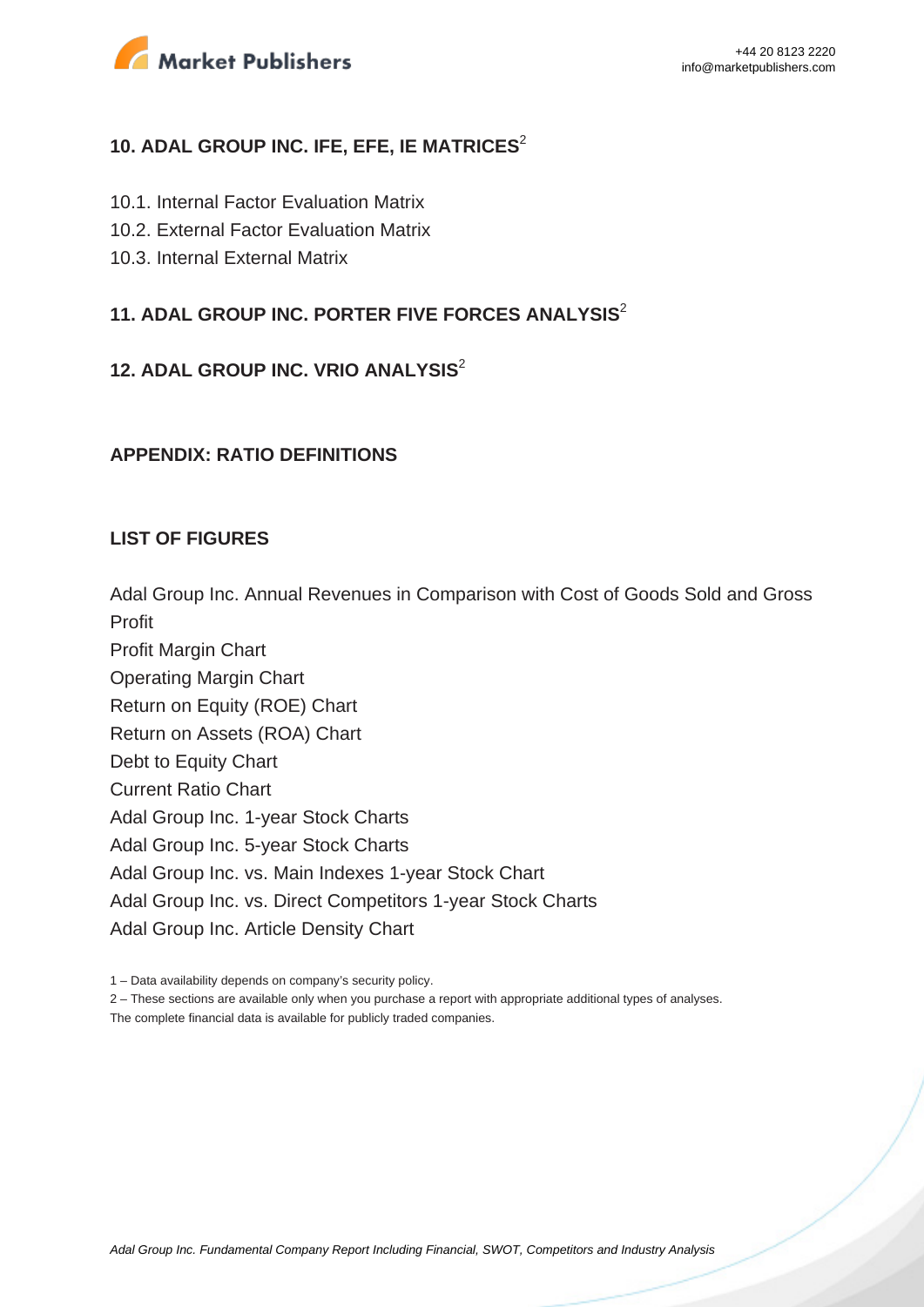

# **List Of Tables**

## **LIST OF TABLES**

Adal Group Inc. Key Facts **Profitability** Management Effectiveness Income Statement Key Figures Balance Sheet Key Figures Cash Flow Statement Key Figures Financial Performance Abbreviation Guide Adal Group Inc. Key Executives Adal Group Inc. Major Shareholders Adal Group Inc. History Adal Group Inc. Products Revenues by Segment Revenues by Region Adal Group Inc. Offices and Representations Adal Group Inc. SWOT Analysis Yearly Income Statement Including Trends Income Statement Latest 4 Quarters Including Trends Yearly Balance Sheet Including Trends Balance Sheet Latest 4 Quarters Including Trends Yearly Cash Flow Including Trends Cash Flow Latest 4 Quarters Including Trends Adal Group Inc. Profitability Ratios Margin Analysis Ratios Asset Turnover Ratios Credit Ratios Long-Term Solvency Ratios Financial Ratios Growth Over Prior Year Adal Group Inc. Capital Market Snapshot Adal Group Inc. Direct Competitors Key Facts Direct Competitors Profitability Ratios Direct Competitors Margin Analysis Ratios Direct Competitors Asset Turnover Ratios Direct Competitors Credit Ratios Direct Competitors Long-Term Solvency Ratios Industry Statistics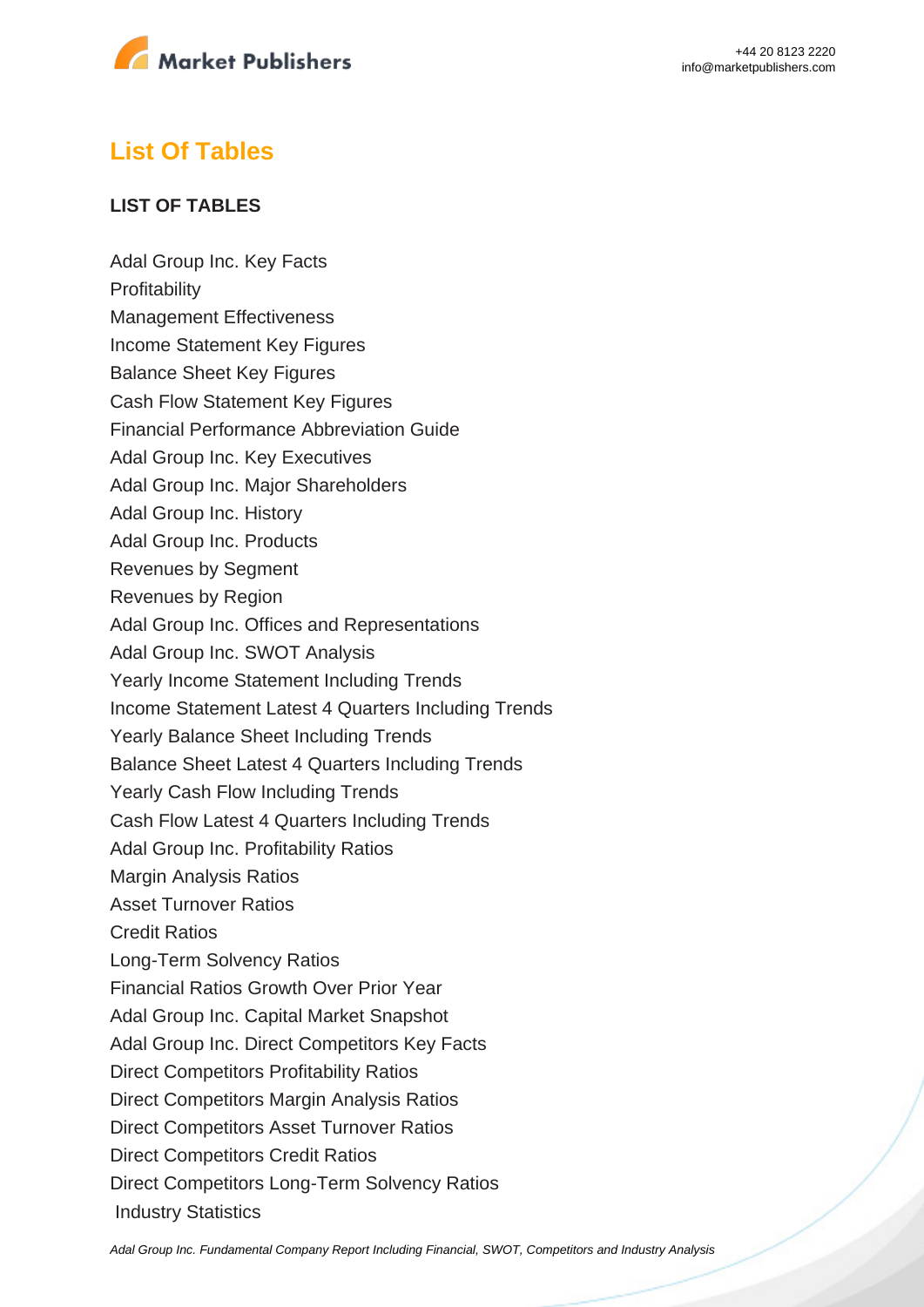

Adal Group Inc. Industry Position Company vs. Industry Income Statement Analysis Company vs. Industry Balance Sheet Analysis Company vs. Industry Cash Flow Analysis Company vs. Industry Ratios Comparison Adal Group Inc. Consensus Recommendations<sup>1</sup> Analyst Recommendation Summary<sup>1</sup> Price Target Summary<sup>1</sup> Experts Recommendation Trends<sup>1</sup> Revenue Estimates Analysis<sup>1</sup> Earnings Estimates Analysis<sup>1</sup> Historical Surprises<sup>1</sup> Revenue Estimates Trend<sup>1</sup> Earnings Estimates Trend<sup>1</sup> Revenue Revisions<sup>1</sup>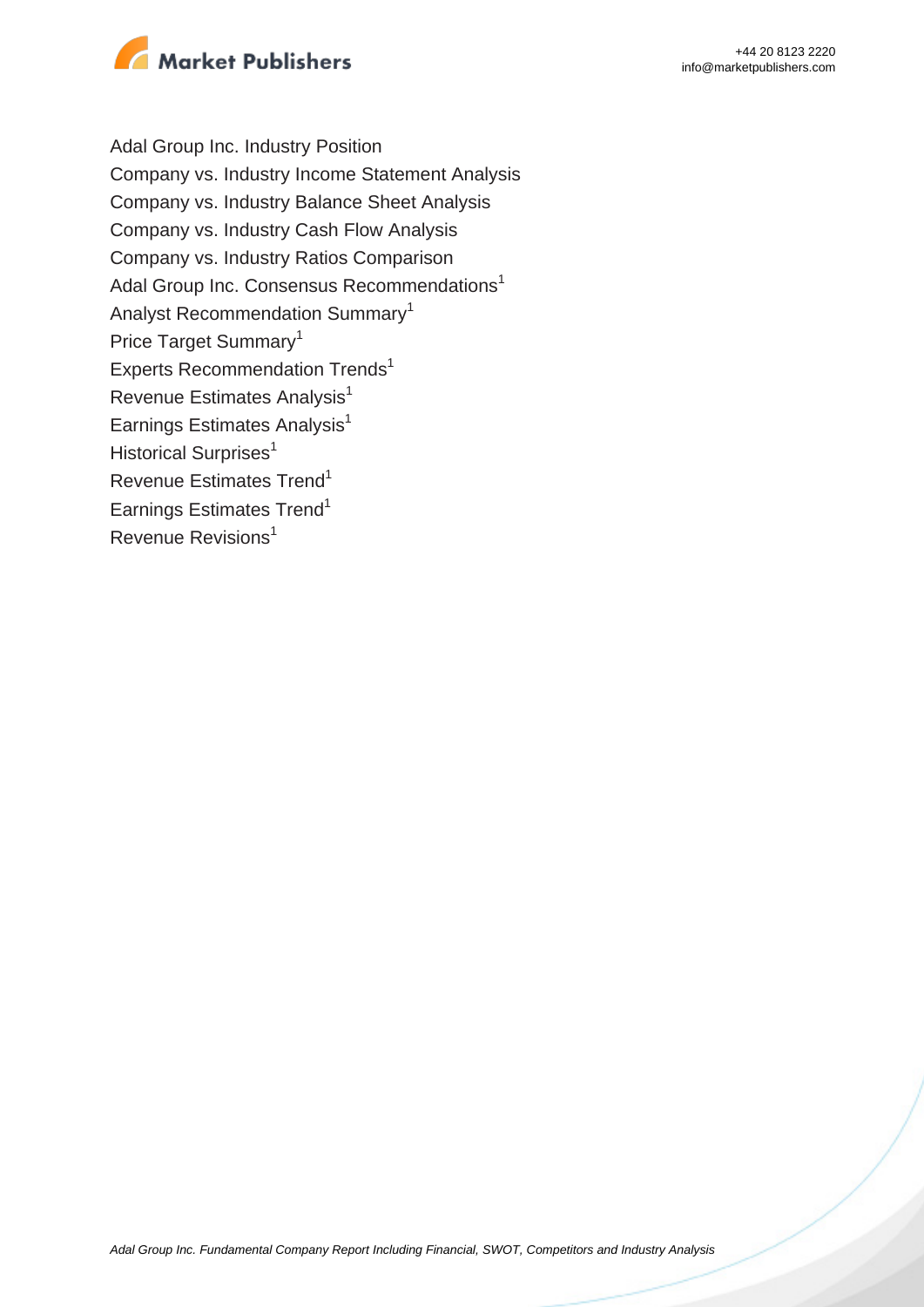

# **ANALYSIS FEATURES**

### **SWOT Analysis**

SWOT, which stands for Strengths, Weaknesses, Opportunities and Threats, is an analytical framework that identifies the internal and external factors that are favorable and unfavorable for a company.

#### **Enhanced SWOT Analysis**

Enhanced SWOT is a 3×3 grid that arranges strengths, weaknesses, opportunities and threats into one scheme:

How to use the strengths to take advantage of the opportunities?

How to use the strengths to reduce likelihood and impact of the threats?

How to overcome the weaknesses that obstruct taking advantage of the opportunities?

How to overcome the weaknesses that can make the threats a reality?

Upon answering these questions a company can develop a project plan to improve its business performance.

#### **PESTEL Analysis**

PESTEL (also termed as PESTLE) is an ideal tool to strategically analyze what influence different outside factors – political, economic, sociocultural, technological, environmental and legal – exert on a business to later chart its long term targets.

Being part of the external analysis when carrying out a strategic assessment or performing a market study, PESTEL gives an overview of diverse macro-environmental factors that any company should thoughtfully consider. By perceiving these outside environments, businesses can maximally benefit from the opportunities while minimizing the threats to the organization.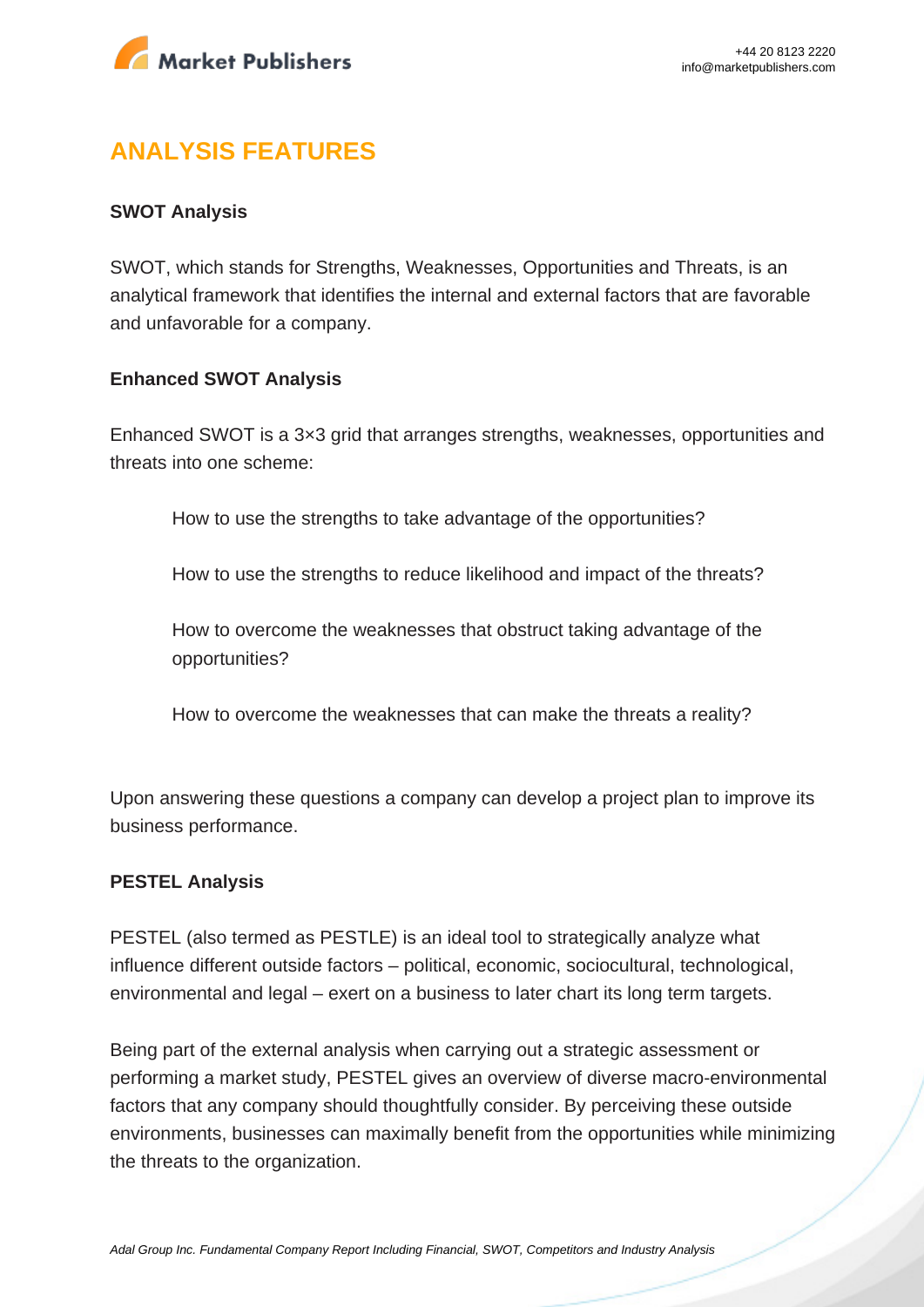

Key Factors Examined by PESTEL Analysis:

Political – What opportunities and pressures are brought by political bodies and what is the degree of public regulations' impact on the business?

Economic – What economic policies, trends and structures are expected to affect the organization, what is this influence's degree?

Sociological – What cultural and societal aspects will work upon the demand for the business's products and operations?

Technological – What impact do the technological aspects, innovations, incentives and barriers have on the organization?

Environmental – What environmental and ecological facets, both locally and farther afield, are likely to predetermine the business?

Legal – What laws and legislation will exert influence on the style the business is carried out?

# **IFE, EFE, IE Matrices**

The Internal Factor Evaluation matrix (IFE matrix) is a strategic management tool helping audit or evaluate major weaknesses and strengths in a business's functional areas. In addition, IFE matrix serves as a basis for identifying and assessing relationships amongst those areas. The IFE matrix is utilised in strategy formulation.

The External Factor Evaluation matrix (EFE matrix) is a tool of strategic management that is typically utilised to assess current market conditions. It is an ideal instrument for visualising and prioritising the threats and opportunities a firm is facing.

The essential difference between the above mentioned matrices lies in the type of factors incorporated in the model; whilst the latter is engaged in internal factors, the former deals exceptionally with external factors – those exposed to social, political, economic, legal, etc. external forces.

Being a continuation of the EFE matrix and IFE matrix models, the Internal External matrix (IE matrix) rests upon an investigation of external and internal business factors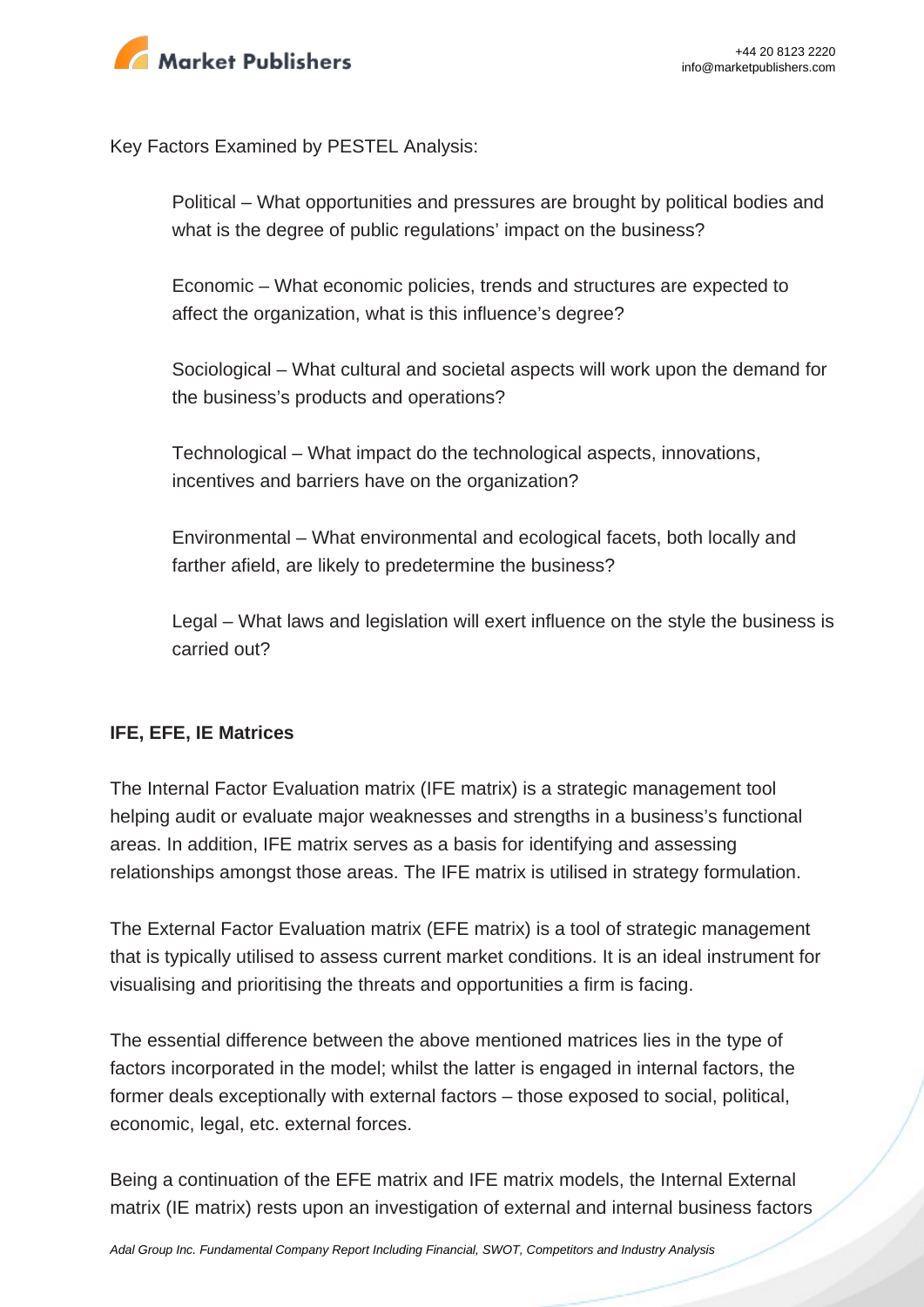

integrated into one suggestive model.

#### **Porter Five Forces Analysis**

The Porter's five forces analysis studies the industry of operation and helps the company find new sources of competitive advantage. The analysis surveys an industry through five major questions:

What composes a threat of substitute products and services?

Is there a threat of new competitors entering the market?

What is the intensity of competitive rivalry?

How big is the bargaining power of buyers?

How significant is the bargaining power of suppliers?

#### **VRIO Analysis**

VRIO stands for Value, Rarity, Imitability, Organization. This analysis helps to evaluate all company's resources and capabilities and bring them together into one aggregate table that includes:

Tangible resources Financial

Physical

**Technological** 

**Organizational** 

Intangible resources Human

Innovation and Creativity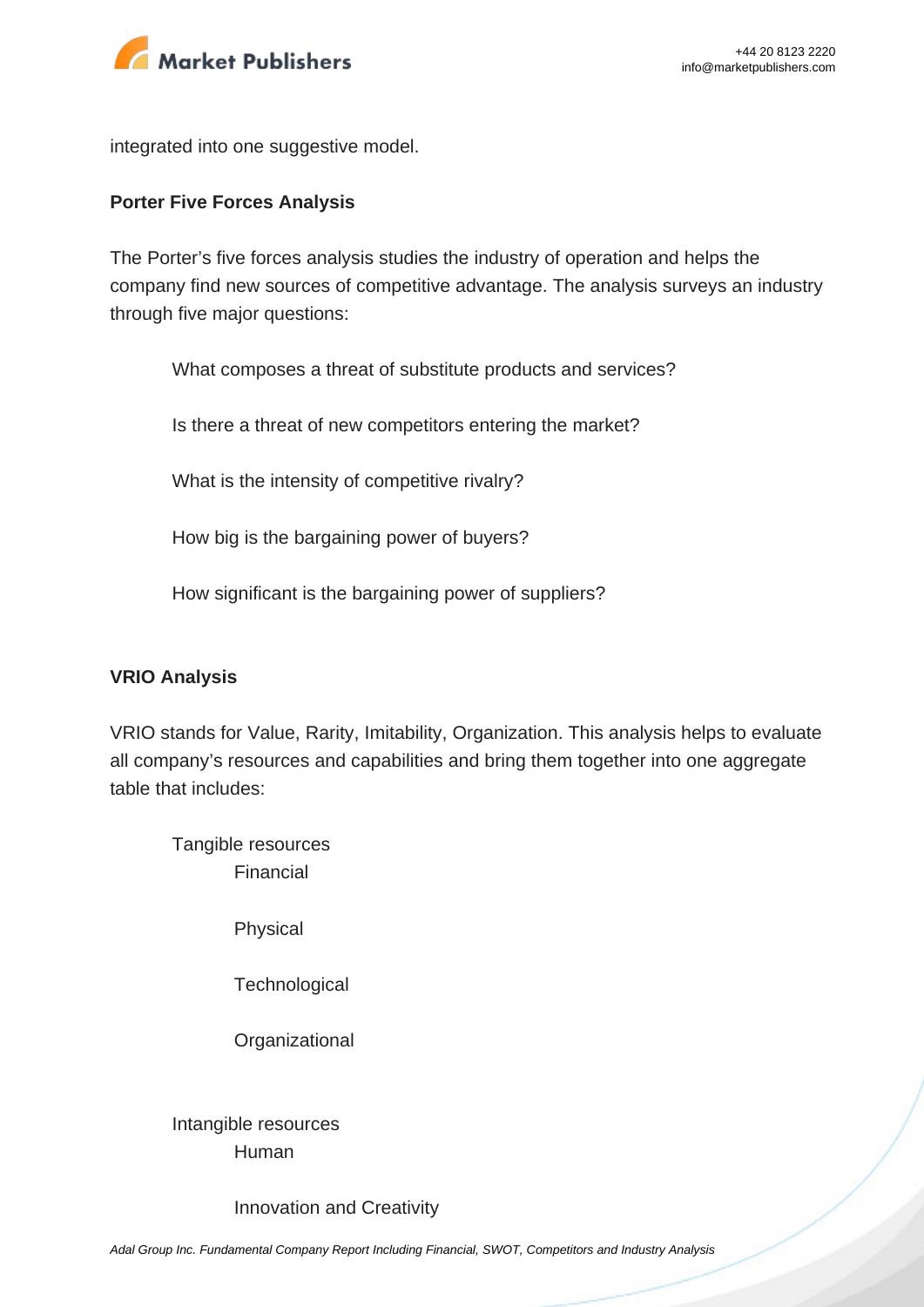

Reputation

Organizational capabilities

The result of the analysis gives a clear picture of company's competitive and economic implications, answering the questions if the resources mentioned above are:

Valuable?

Rare?

Costly to imitate?

Organized properly?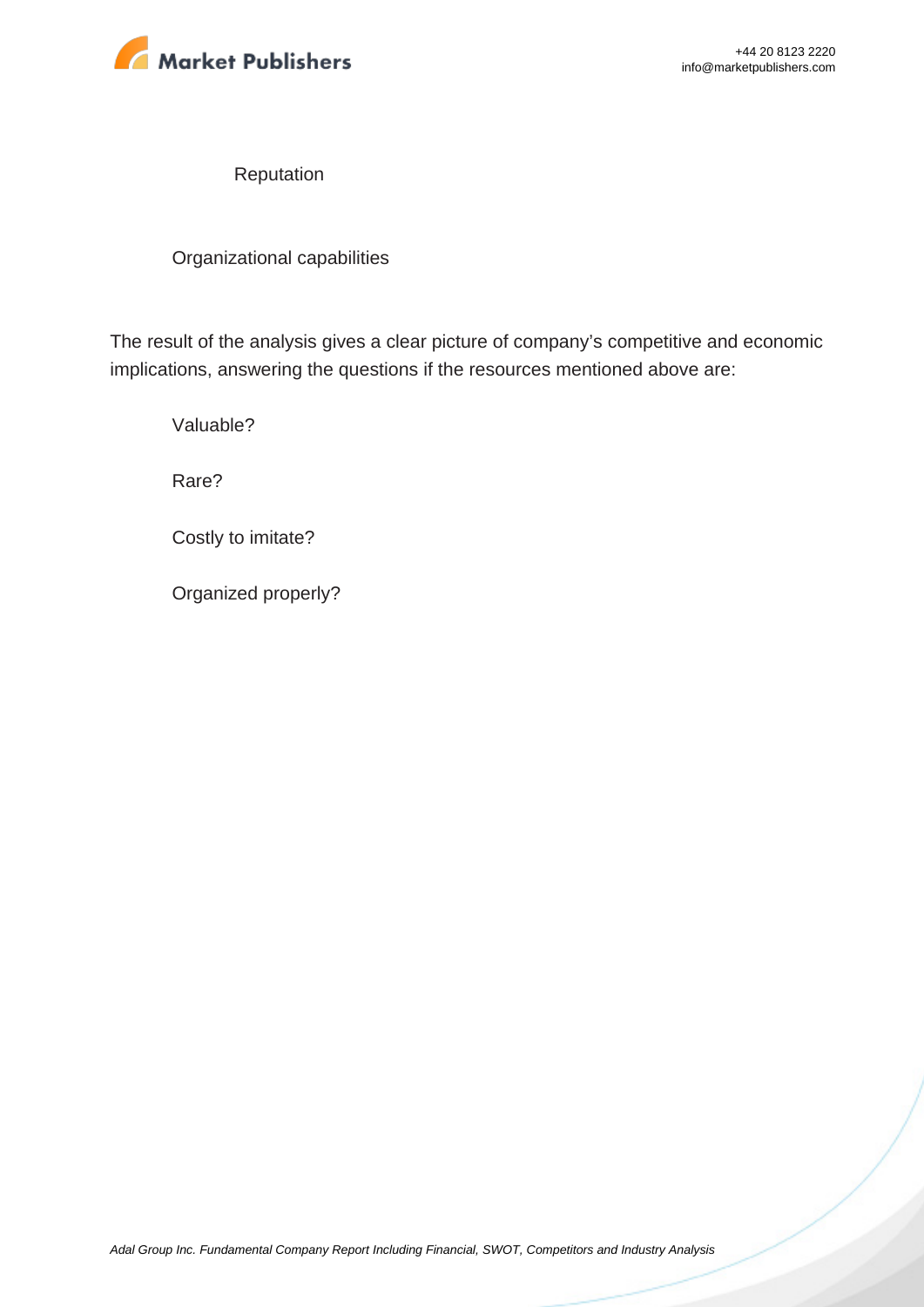

# I would like to order

Product name: Adal Group Inc. Fundamental Company Report Including Financial, SWOT, Competitors and Industry Analysis

Product link: [https://marketpublishers.com/r/A59C1BF32EEBEN.html](https://marketpublishers.com/report/industry/metallurgy/adal_group_inc_swot_analysis_bac.html)

Price: US\$ 499.00 (Single User License / Electronic Delivery) If you want to order Corporate License or Hard Copy, please, contact our Customer Service: [info@marketpublishers.com](mailto:info@marketpublishers.com)

# Payment

To pay by Credit Card (Visa, MasterCard, American Express, PayPal), please, click button on product page [https://marketpublishers.com/r/A59C1BF32EEBEN.html](https://marketpublishers.com/report/industry/metallurgy/adal_group_inc_swot_analysis_bac.html)

To pay by Wire Transfer, please, fill in your contact details in the form below:

First name: Last name: Email: Company: Address: City: Zip code: Country: Tel: Fax: Your message:

\*\*All fields are required

Custumer signature

Please, note that by ordering from marketpublishers.com you are agreeing to our Terms & Conditions at<https://marketpublishers.com/docs/terms.html>

To place an order via fax simply print this form, fill in the information below and fax the completed form to +44 20 7900 3970